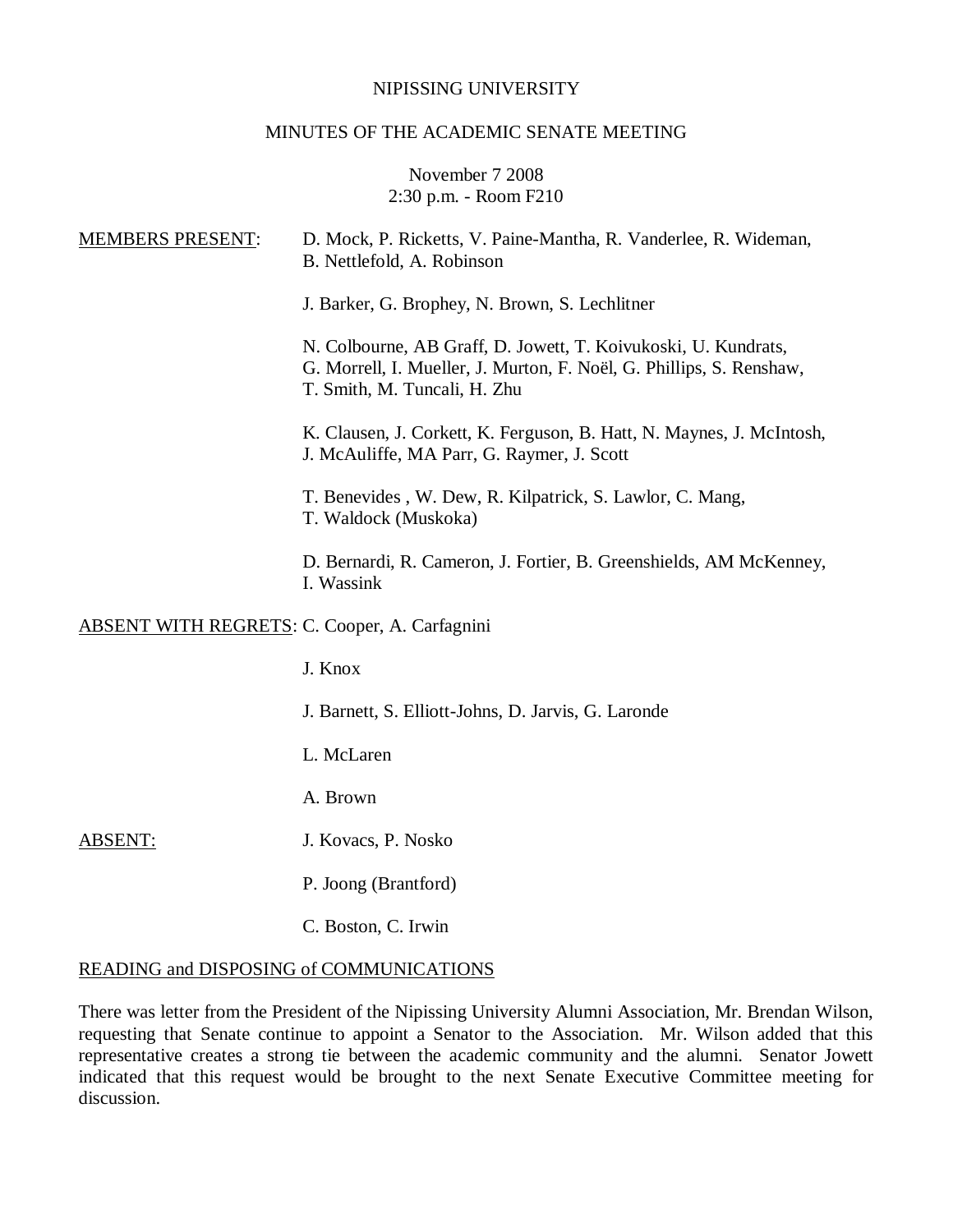Minutes of the Academic Senate Meeting November 7, 2008 Page 2

### ANNOUNCEMENTS

The President began his announcements by commenting on the impressive results from the recent Globe and Mail student survey. Nipissing University ranked at the top of many categories. These results reinforce our unique learning environment and the President thanked faculty, staff and students for their continuing support.

The Courtyard Group, a consulting firm hired by the Ministry of Training, Colleges and Universities to review Ontario postsecondary infrastructure and capital needs, visited our campus on October 29. The President indicated that a good case was made for our acute lack of space. Senators were reminded that Nipissing has the  $2<sup>nd</sup>$  lowest space rate in the province. The provincial government has set aside \$60B for investment in infrastructure, and postsecondary institutions are part of this allocation.

The Board of Governors retreat was held over the weekend of October 25 and 26 in Bracebridge. The President indicated that the focus of the retreat was the SWOT analysis. This is a strategic planning method used to evaluate the Strengths, Weaknesses, Opportunities, and Threats involved in a project or business. This analysis will serve as the preliminary ground work for the next strategic planning exercise. The retreat also coincided with the official opening of the new Muskoka regional campus. The President added that the event was well attended. The University is currently involved with developing new programming for Muskoka. The President also reminded Senators that the second building at the Brantford campus will officially open on November 19<sup>th</sup>.

The President was pleased to report that the recent Fall UpClose event on November 1<sup>st</sup> attracted almost 350 visitors, of which 150 were potential students. He thanked all the faculty, staff and students who participated in this occasion.

The University 2008-09 budget, approved by the Board of Governors, carried a structural deficit of \$2.6M. The President noted that at that time Nipissing University was anticipating a \$1.2M end-of-fiscalyear grant from the province. Universities have recently been informed that these grants will not be forthcoming. We must now focus on making up this \$1.2M. All areas of the university will be asked to review their budgets and make cuts where possible. The province has, however, agreed to fund fully any additional enrollment growth, even though provincial revenues are down. The President noted that the average budget cut at other Ontario universities is 4%. He added that Nipissing is in better financial shape relative to universities that have defined benefit plans and large endowments. An email will be sent out to the university community next Tuesday regarding our budget.

The President announced that on November 11 there will be a brief ceremony to observe Remembrance Day in the front foyer.

Vice-President Academic and Research was delighted to report that 13 SSHRC applications, which included seven from the Faculty of Arts and Science, two from the Faculty of Applied and Professional Studies and four from the Faculty of Education, have been submitted. There have also been six NSERC discovery grants and two equipment grants submitted. Senator Ricketts wish all applicants success in their endeavour.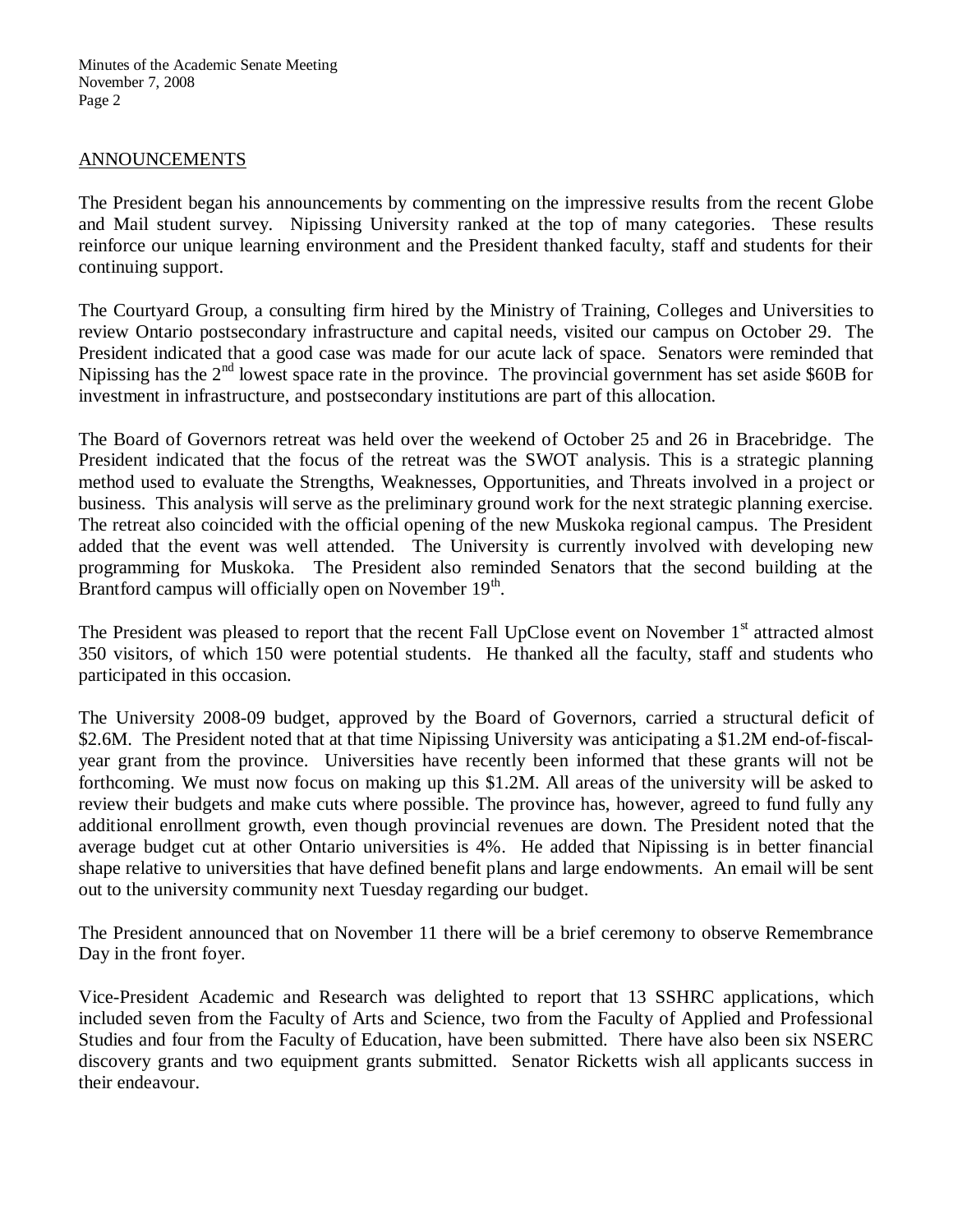The Dean of Education was very pleased to announce that Dr. David Booth has accepted the Elizabeth Thorne Chair. Dr. Booth will be working with the language arts faculty. The Dean reminded Senators that Dr. Booth was the recipient of an Honorary Degree at the June 2008 convocation.

NUSU President Fortier was pleased to report that the Student Centre expansion plan has been approved by the Canadore Board of Governors. Senator Wassink reported that delegate elections were held this past Monday and Tuesday. He introduced the new student Senator delegates. Senator Wassink reminded Senators that November is Lung Cancer Awareness Month and some students will be having their head shaved. Their motto is "A Head Shaved is a Lung Saved".

Senator Lawlor announced that next Wednesday, November 12 at 12 noon, there is an open invitation for people to come together and help clean up the grounds. Participants should come with gloves. Bags will be provided.

## REPORTS OF STANDING COMMITTEES

### Senate Executive Committee

MOTION 1: Moved by D. Mock, seconded by C. Mang that the Report of the Senate Executive Committee dated October 30, 2008 be received. CARRIED

# AMENDMENT OF BY-LAWS

# **NOTICE OF MOTION**

• That the position of Senate Secretary be added to the membership of the By-Laws and Elections Subcommittee as a non-voting member.

### **ELECTIONS**

One Education Senator to serve for a 2-year term on the Teacher Education Advisory Council

**Acclaimed:** Senator McIntosh

# REPORTS FROM OTHER COMMITTEES

Senator Kilpatrick, Board representative to Senate, also reported on a successful Board of Governors retreat and the opening of the new building for the Muskoka campus.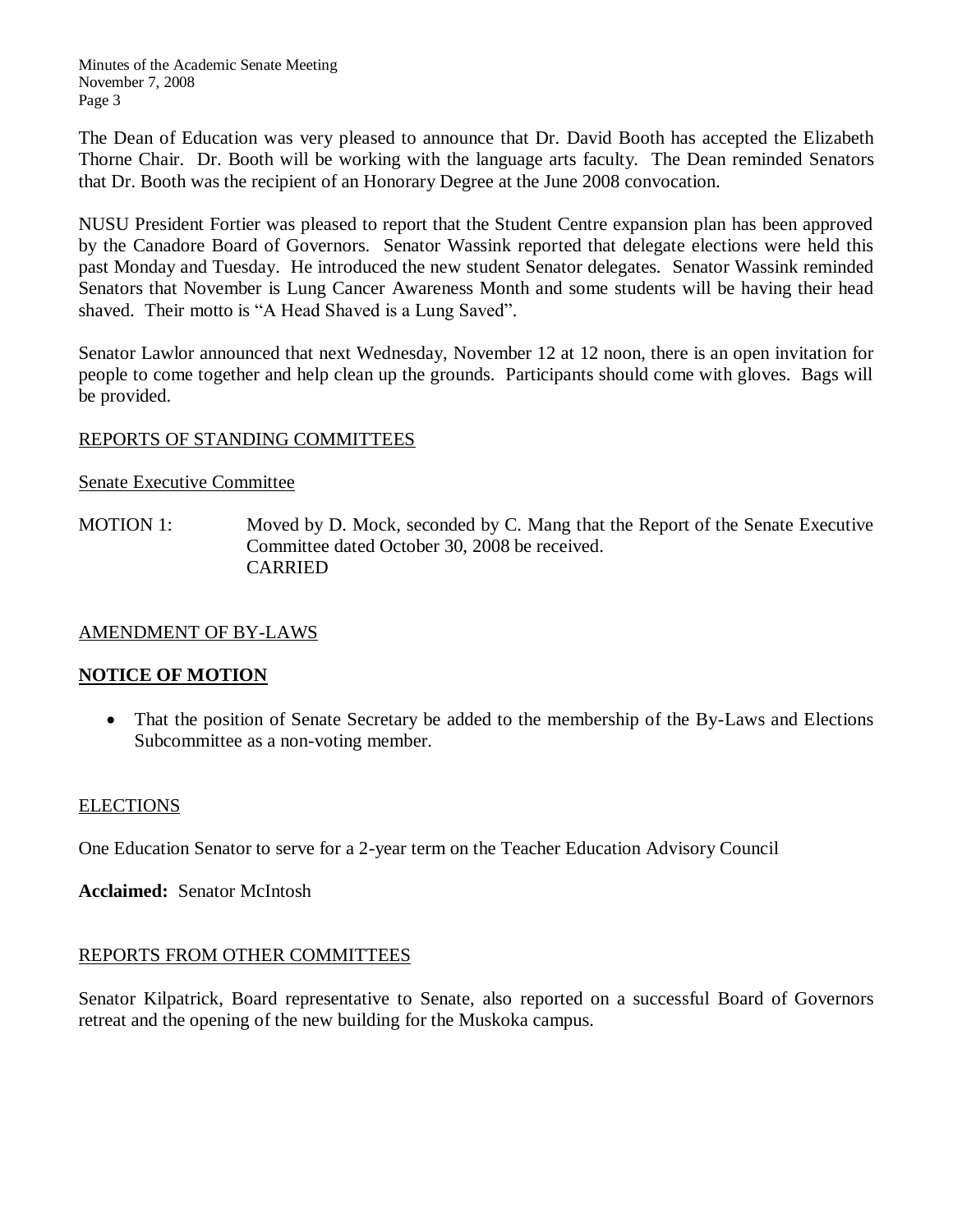COU Academic Colleague Senator Graff advised Senators that COU President Dr. Paul Genest will be visiting the campus on Monday. Senator Graff noted that she attended COU meetings on October 30 and 31 where a number of topics were discussed included changes to the UPRAC process, the transferability of academic credentials and graduate program funding. She also indicated that an academic colleague working paper titled *Learning Disabilities: A Guide for Faculty at Ontario Universities"* is available for viewing at: <http://www.nipissingu.ca/senate/COUAcademicColleaguesWorkingPapers.asp>

On behalf of the Teacher Education Advisory Council (TEAC), Senator Wideman reported that the Ontario Teacher's Federation is encouraging its members to support publicly funded institutions, not offshore training which then requires upgraded qualifications.

## NEW BUSINESS

## Academic Planning Committee

## October 22, 2008 Report

| <b>MOTION 2:</b> | Moved by P. Ricketts, seconded by C. Mang that Senate consider receipt of the<br>Report of the Academic Planning Committee dated October 22, 2008.<br><b>CARRIED</b>                                                                              |  |
|------------------|---------------------------------------------------------------------------------------------------------------------------------------------------------------------------------------------------------------------------------------------------|--|
| <b>MOTION 3:</b> | Moved by P. Ricketts, seconded by N. Brown that the Report of the Academic<br>Planning Committee dated October 22, 2008 be received.<br><b>CARRIED</b>                                                                                            |  |
| <b>MOTION 4:</b> | Moved by P. Ricketts, seconded by G. Brophey that Senate accept the UPRAC<br>report, the School and Decanal responses, and the Report of the Vice-President,<br>Academic and Research for the School of Business and Economics.<br><b>CARRIED</b> |  |
| <b>MOTION 5:</b> | Moved by P. Ricketts, seconded by C. Mang that Senate give Stage 1 approval to<br>the proposal for a Second Degree Entry program in Nursing.<br><b>CARRIED</b>                                                                                    |  |
| <b>MOTION 6:</b> | Moved by P. Ricketts, seconded by G. Brophey that Senate approve the major<br>program revisions to the BComm program.<br><b>CARRIED</b>                                                                                                           |  |
|                  |                                                                                                                                                                                                                                                   |  |

November 5, 2008 Report

MOTION 7: Moved by P. Ricketts, seconded by AB Graff that Senate consider receipt of the Report of the Academic Planning Committee dated November 5, 2008. CARRIED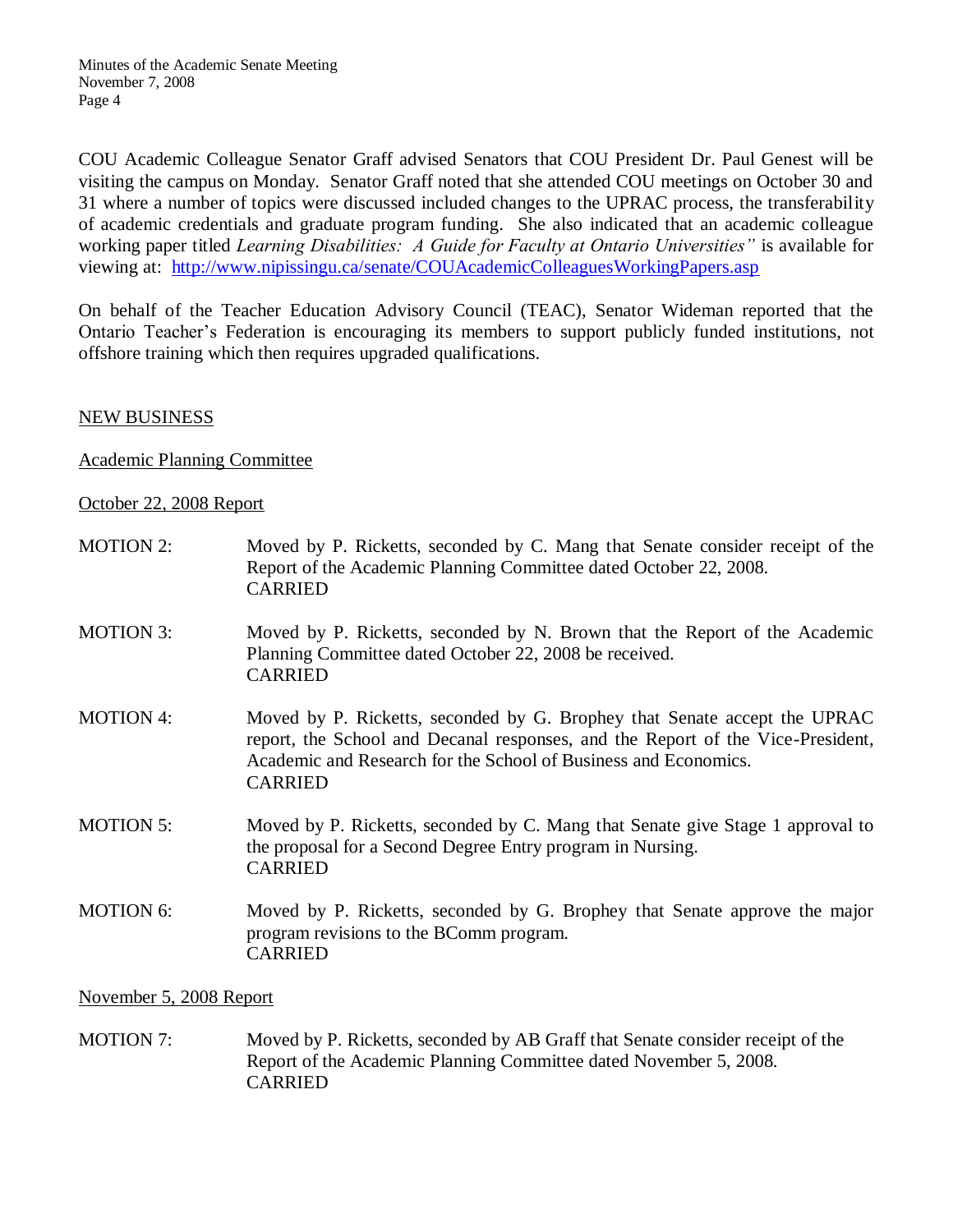| <b>MOTION 8:</b> | Moved by P. Ricketts, seconded by B. Hatt that the Report of the Academic<br>Planning Committee dated November 5, 2008 be received.<br><b>CARRIED</b> |                                                                                                                                                                                                                                        |
|------------------|-------------------------------------------------------------------------------------------------------------------------------------------------------|----------------------------------------------------------------------------------------------------------------------------------------------------------------------------------------------------------------------------------------|
| <b>MOTION 9:</b> |                                                                                                                                                       | Moved by P. Ricketts, seconded by AB Graff that Senate approve the following<br>proposals for full-time faculty positions for 2009/10:                                                                                                 |
|                  | a)                                                                                                                                                    | The continuation of the probationary (tenure-track) position in Biology<br>(Aquatic Ecology, Anatomy and Physiology), effective July 1, 2009.                                                                                          |
|                  | b)                                                                                                                                                    | The continuation of the probationary (tenure-track) position in Business and<br>Economics (Finance and Economics), effective July 1, 2009.                                                                                             |
|                  | c)                                                                                                                                                    | The continuation of the probationary (tenure-track) position in Consecutive<br>Education (Music and Education), effective July 1, 2009.                                                                                                |
|                  | d)                                                                                                                                                    | The continuation of the probationary (tenure-track) position in Consecutive<br>Education (Education and Schooling), effective July 1, 2009.                                                                                            |
|                  | e)                                                                                                                                                    | The continuation of the probationary (tenure-track) position in Concurrent<br>Education, Brantford (Language and Literacy), effective July 1, 2009.                                                                                    |
|                  | f)                                                                                                                                                    | The continuation of the probationary (tenure-track) position in Consecutive<br>Education (Classroom Management/Physical and Health Education),<br>effective July 1, 2009.                                                              |
|                  | g)                                                                                                                                                    | The establishment of a probationary (tenure-track) position in Fine and<br>Performing Arts (Printmaking and Painting), effective July 1, 2009.                                                                                         |
|                  | h)                                                                                                                                                    | The establishment of a three (3) year limited-term position in English<br>(Drama), effective July 1, 2009.                                                                                                                             |
|                  | $\mathbf{i}$                                                                                                                                          | The establishment of a probationary (tenure-track) position in Psychology<br>(Personality, Emotion, and Motivation), effective July 1, 2009.                                                                                           |
|                  | j)                                                                                                                                                    | The establishment of a probationary (tenure-track) position in Computer<br>(Computational<br>Geometry/Topology,<br>Optimization,<br>Science<br>and<br>Geomatics), effective July 1, 2009.                                              |
|                  | $\mathbf{k}$                                                                                                                                          | The establishment of a probationary position in Canadian Political History,<br>effective July 1, 2010, with the proviso that the position could be<br>commenced on July 1, 2009 if there are no budgetary implications of doing<br>SO. |
|                  | $\mathbf{I}$                                                                                                                                          | The establishment of a probationary (tenure-track) position in Concurrent<br>Education, North Bay (Language and Literacy), effective July 1, 2009.                                                                                     |
|                  | m)                                                                                                                                                    | The establishment of a probationary (tenure-track) position in Concurrent<br>Education, North Bay (Education and Schooling, and Methods), effective<br>July 1, 2009.                                                                   |
|                  | n)                                                                                                                                                    | The establishment of a probationary (tenure-track) position in Concurrent<br>Education, Brantford (Education and Schooling, and Methods), effective<br>July 1, 2009.                                                                   |
|                  |                                                                                                                                                       |                                                                                                                                                                                                                                        |